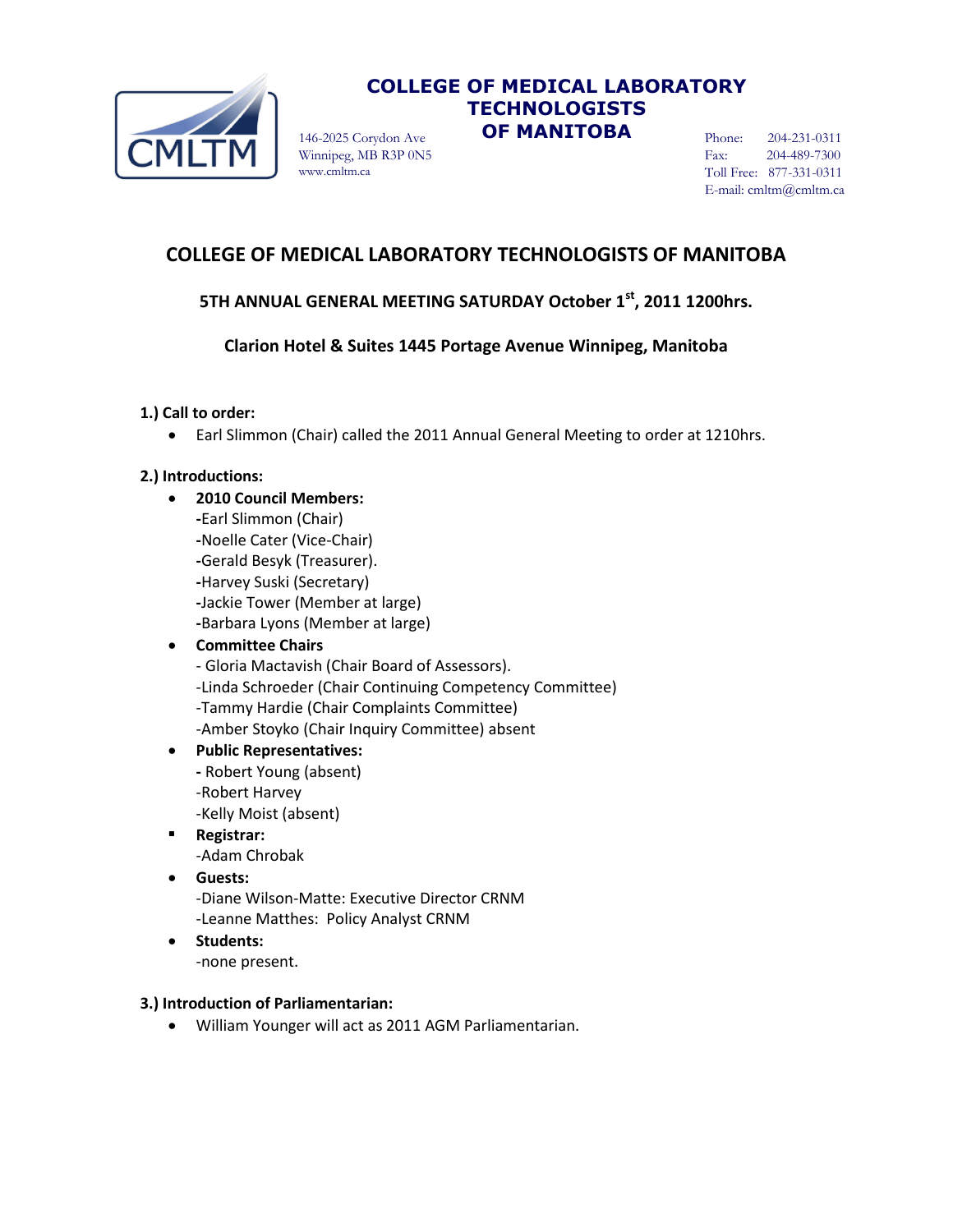### **4.) Introduction of Scrutineers:**

- Robert Harvey and Bob Jonuk will carry out scrutineers duties.
- A CMLTM member count conducted by the scrutineers at 1225hrs recognized 64 voting members in attendance which meets the quorum requirement.

### **5.) Chair's Address:**

Earl Slimmon addressed the membership.

## **6.) 2010 Annual General Meeting Minutes:**

• 2010 AGM minutes were approved by Council.

## **7.) Questions regarding 2010 Annual Report:**

#### **Motion 11:20:** Debra Riel/Susan Gribben

Be it moved that the 2010 CMLTM Annual Report be accepted as circulated. **CARRIED UNANIMOUSLY**

#### **8.) Consideration of 2012 Budget:**

- Gerald Besyk reported and presented 2011 budget for approval.
- Charissa Todd/ Cadham Lab suggested CMLTM develop TV/radio commercials to promote Lab Techs and Allied Health Professionals. Adam Chrobak responded CMLTM role is to serve and protect Public and this function could be better undertaken by CSMLS, Unions and MAMLS.
- Ingo Schroeder/ HSC stated the importance of Lab Techs and the related stress and asked if CMLTM could be involved in addressing this issue. Earl Slimmon responded and restated CMLTM role is public safety.
- Kerilee Smith/Dynacare noted the increased bank fees. Gerald Besyk responded this increase is largely due to fees caused by the implementation of Interac transactions.
- Marcia Tait from St. Boniface suggested cheques could be utilized to reduce Interac charges.
- A member count conducted by the scrutineers at 1240hrs confirmed 66 voting members present.

#### **Motion 11:21:** Gerald Besyk/William Younger

 Be it moved that the proposed 2012 budget be approved as circulated In Favour: 62 Opposed: 3 Abstained: 1  **CARRIED**